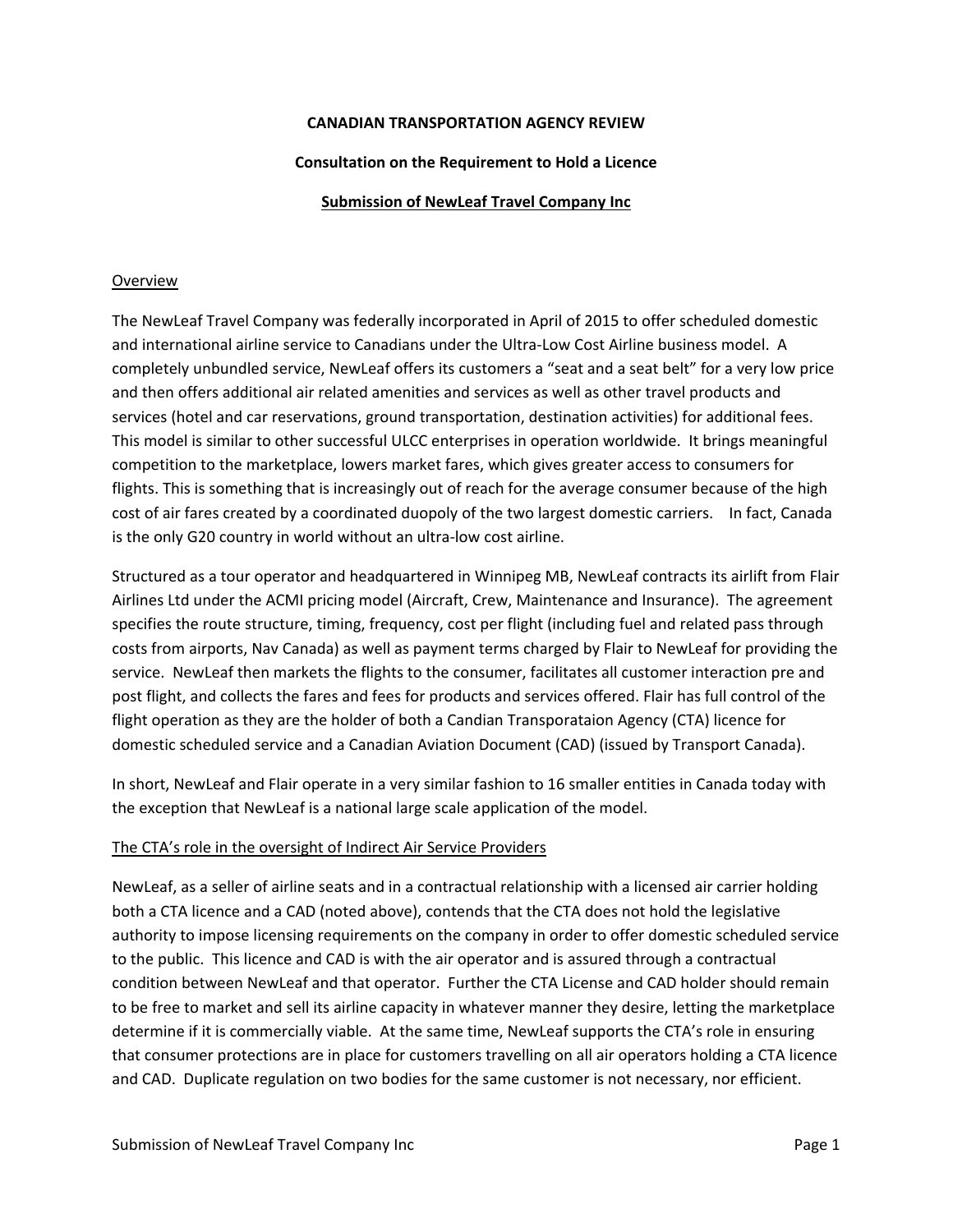## Over regulation and rule ambiguity has created marketplace uncertainty

The first comprehensive reform of Canadian air policy was announced in May of 1984 by then Transport Minister Lloyd Axworthy. The P.E. Trudeau government of the day had determined that less regulation was a desirable approach and that they were instituting the first phase of reform.

Four years later, a new National Transportation Act in 1987, came into effect as a result of the Minister's mandate reforming many things. Most importantly, it providing legislation that allowed Canadian carriers to operate within Canada pursuant to domestic licence authorities (the Canadian Transportation Agency) and removed the distinction between charter and scheduled operations. This allowed domestic service air carriers the ability to distribute their capacity in whatever manner they desired.

It was evident to the government of the day that airline deregulation in the US had delivered many important benefits, including the emergence of new, low‐cost airlines offering spectacular price cuts for no frills services on certain routes. Now, thirty years later, these benefits have yet to arrive in Canada due to the expansive oversight policy of the CTA. This results in regulatory ambiguity for new entrants with business plans that differ from the typical capital intensive, build from scratch model as well as uncertainty as to what the CTA will rule on next.

Further, we question the timing of this consultation given that a broader statutorily mandated review is under way and that the consultant's report is already on the Minister's desk. Why was the role of Indirect Air Service Providers not studied in the broader consultation process? NewLeaf can only assume that the question of control over IASPs has come up because none of the major air carriers were seeking clarification to do this, and they do not desire to see this type of competition in the Canadian market.

NewLeaf is a strong advocate for its customers who seek lower fares, more route options and more brand choices. The company showed that in just 12 days of sales, Canadians desire change and voted with their hard earned money. NewLeaf's competitors followed suit and lowered fares to previously unseen prices. Fares then went back to previous prices once NewLeaf suspended sales.

Although we were given indication by the CTA that we could proceed, NewLeaf took the difficult decision to cease sales and refund its customers' money due to an onslaught of detractors, status quo seekers and others spreading fear, uncertainty and doubt into the marketplace. Without a clear understanding of what the CTA regulates and doesn't regulate, NewLeaf owed it to our customers to pause sales while we receive clarification from the Canadian government. NewLeaf is now calling on the government to complete its work quickly and efficiently so that we cam resume our work and Canadians can enjoy lower fares in this time of economic uncertainty.

## Passengers are protected by business prudence, market forces and the current regulatory framework

There are adequate regulations in place today between Transport Canada, the CTA and other commercial and provincial regulatory schemes that protect passenger rights, the integrity of their trip and their money. These range from segregated accounts holding customer funds on unflown revenues,